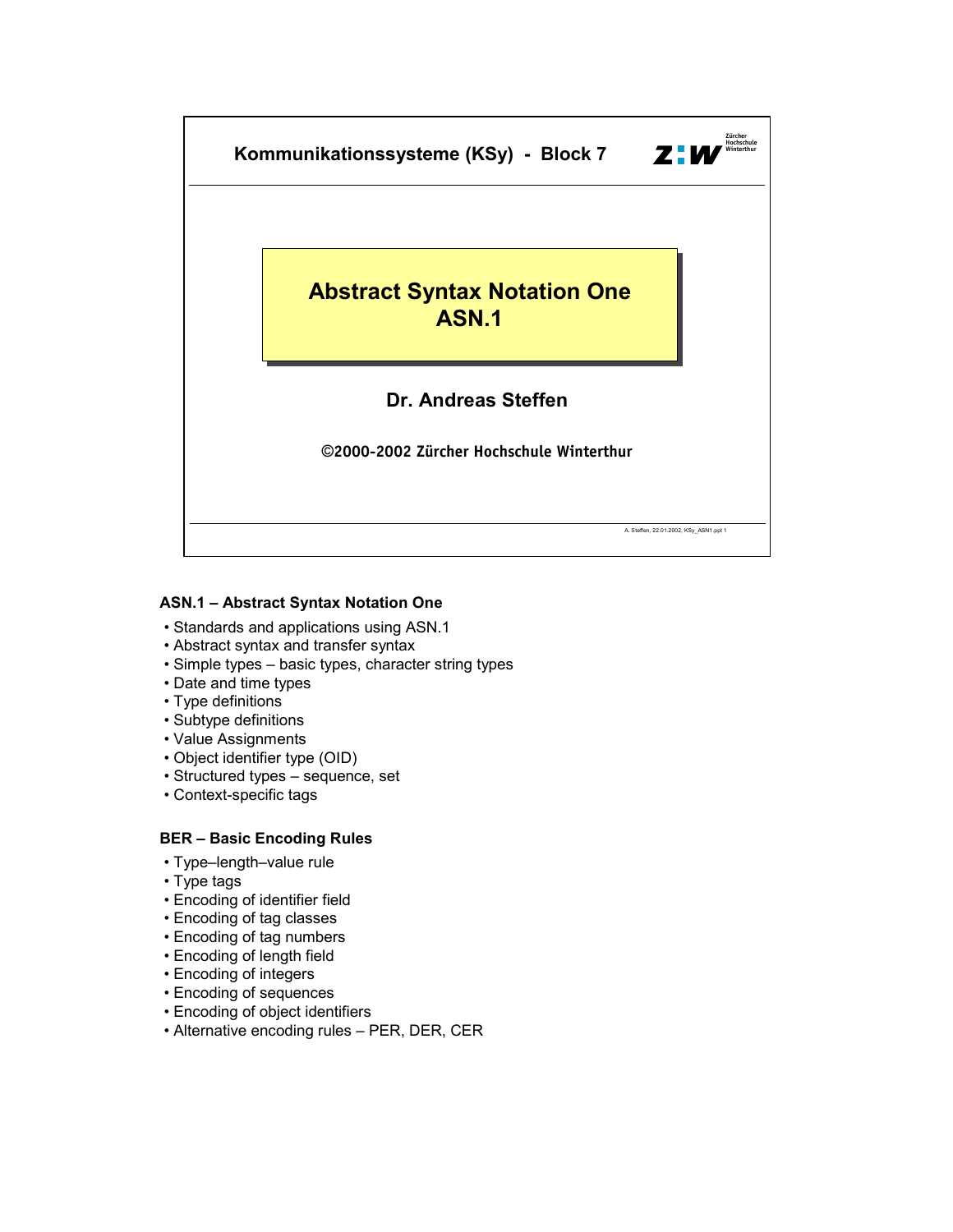

*Source: OSS Nokalva, http://www.oss.com/asn1/usage.html*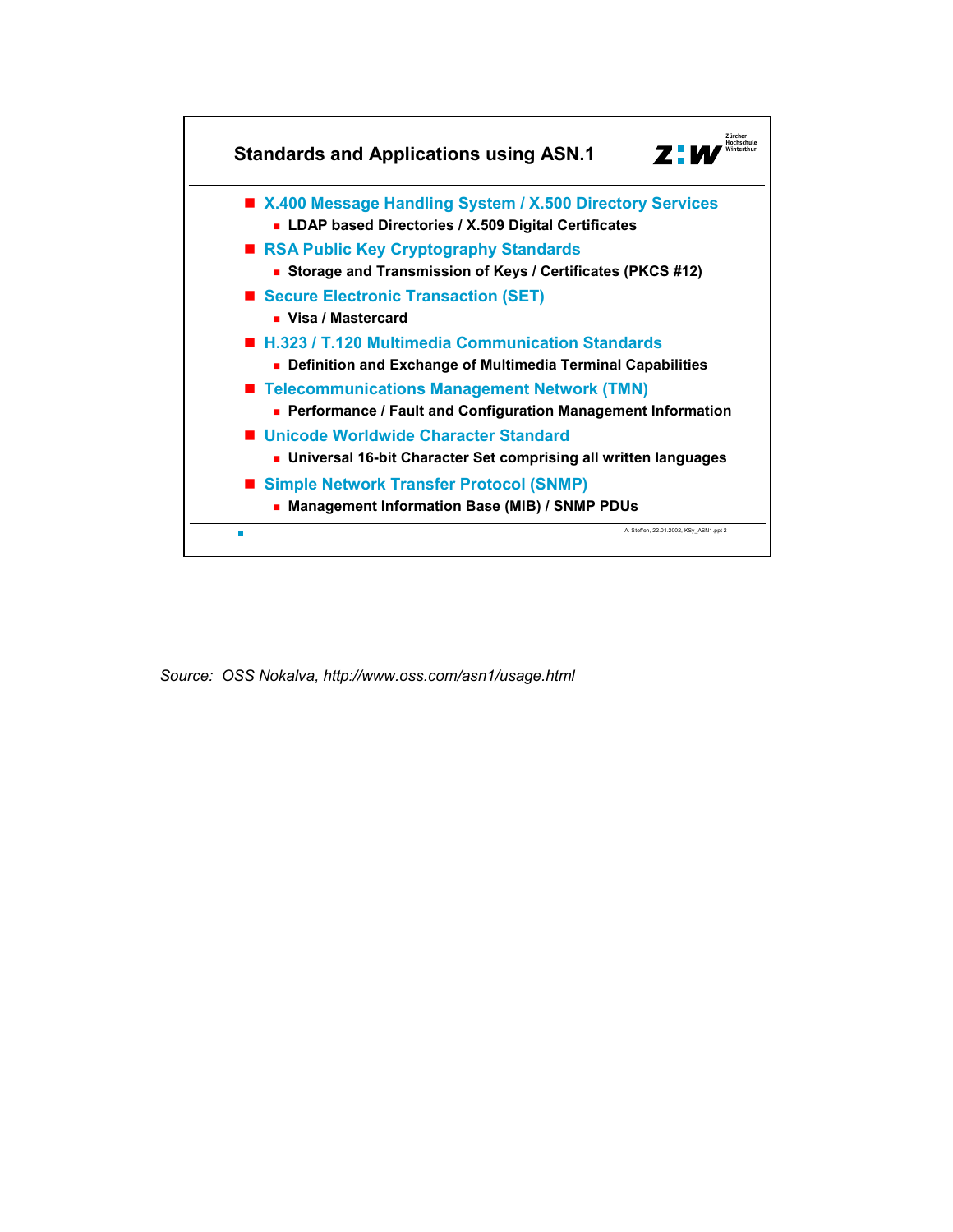

#### **Abstract Syntax**

• An abstract syntax provides a set of formal rules for describing the structure of objects independent of both the user presentation and the machine-specific encoding techniques used for storage and transmission of the objects.

#### **Transfer Syntax**

• The transfer syntax is the actual representation of data as it is transmitted over a network. Often data is represented by a stream of octets.

#### **Encoding Rules**

• Encoding rules define the mapping of the abstract syntax used to represent data objects into the transfer syntax used to transmit the objects over a physical transmission channel.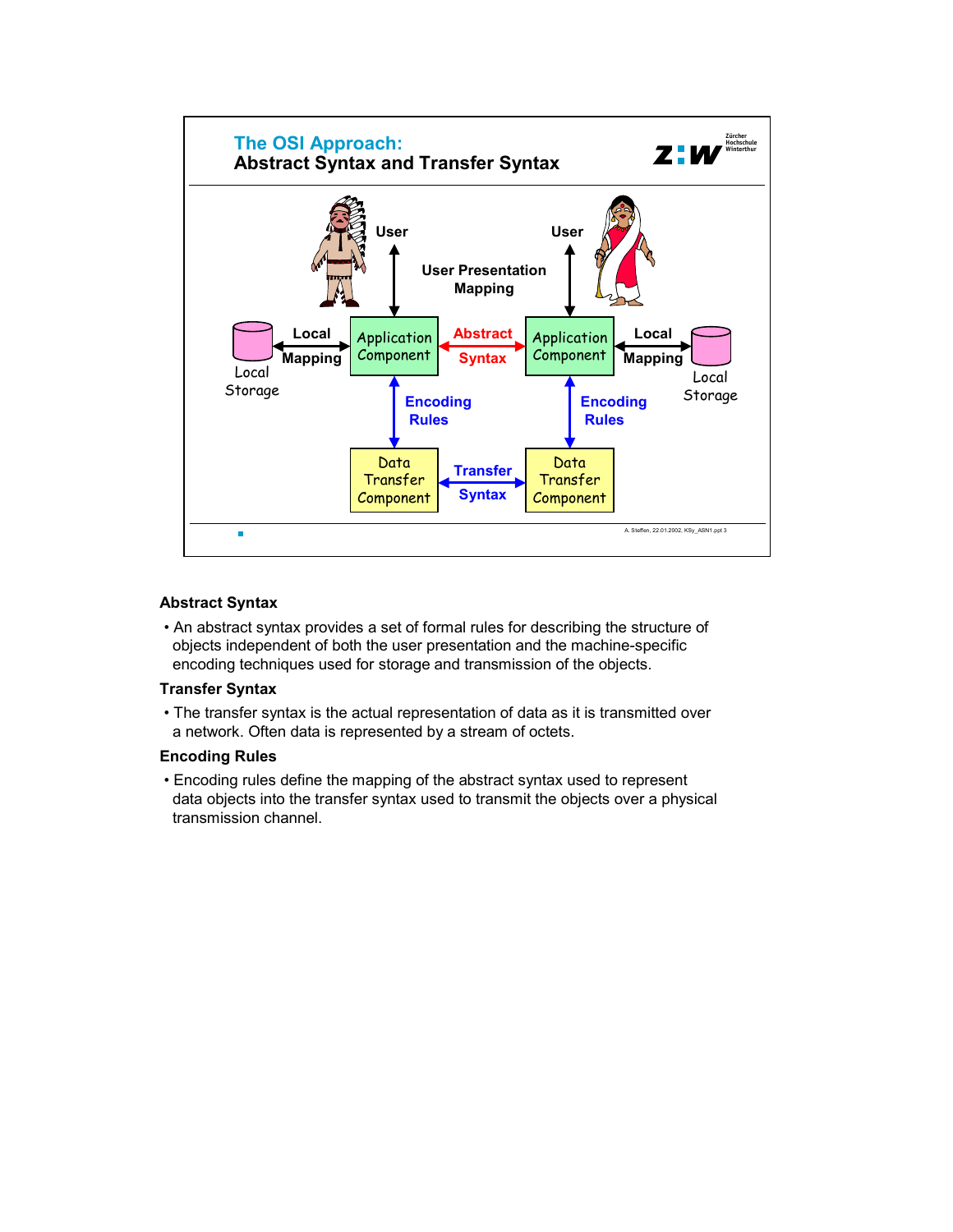

#### **Abstract Syntax Notation One**

• ASN.1 is especially well suited for the representation of the complex, variable and extensible data structures used in modern communications applications.

#### **Basic Encoding Rules of ASN.1**

• BER encodes ASN.1 objects into a series of octet strings that can be transmitted over an octet oriented communications channel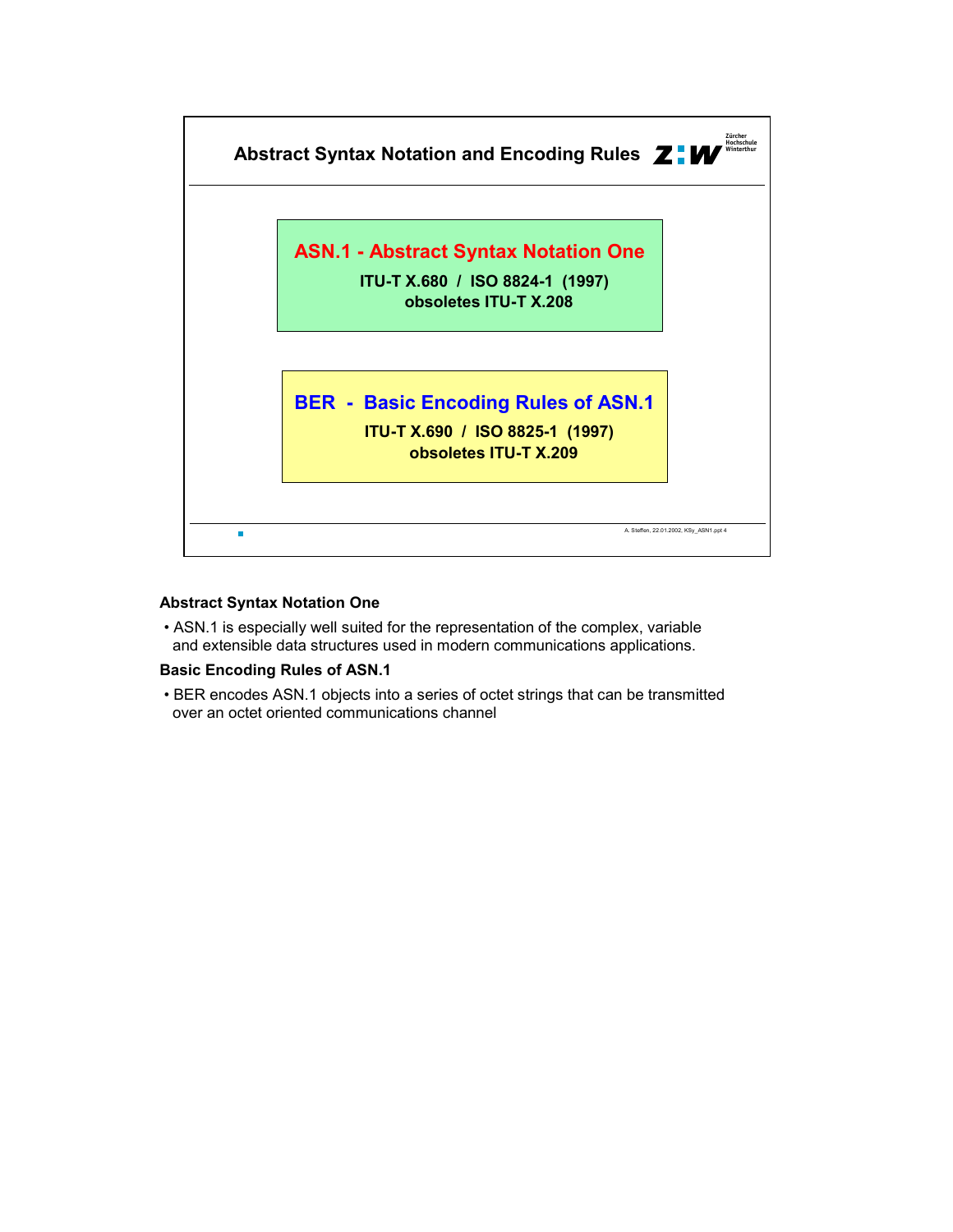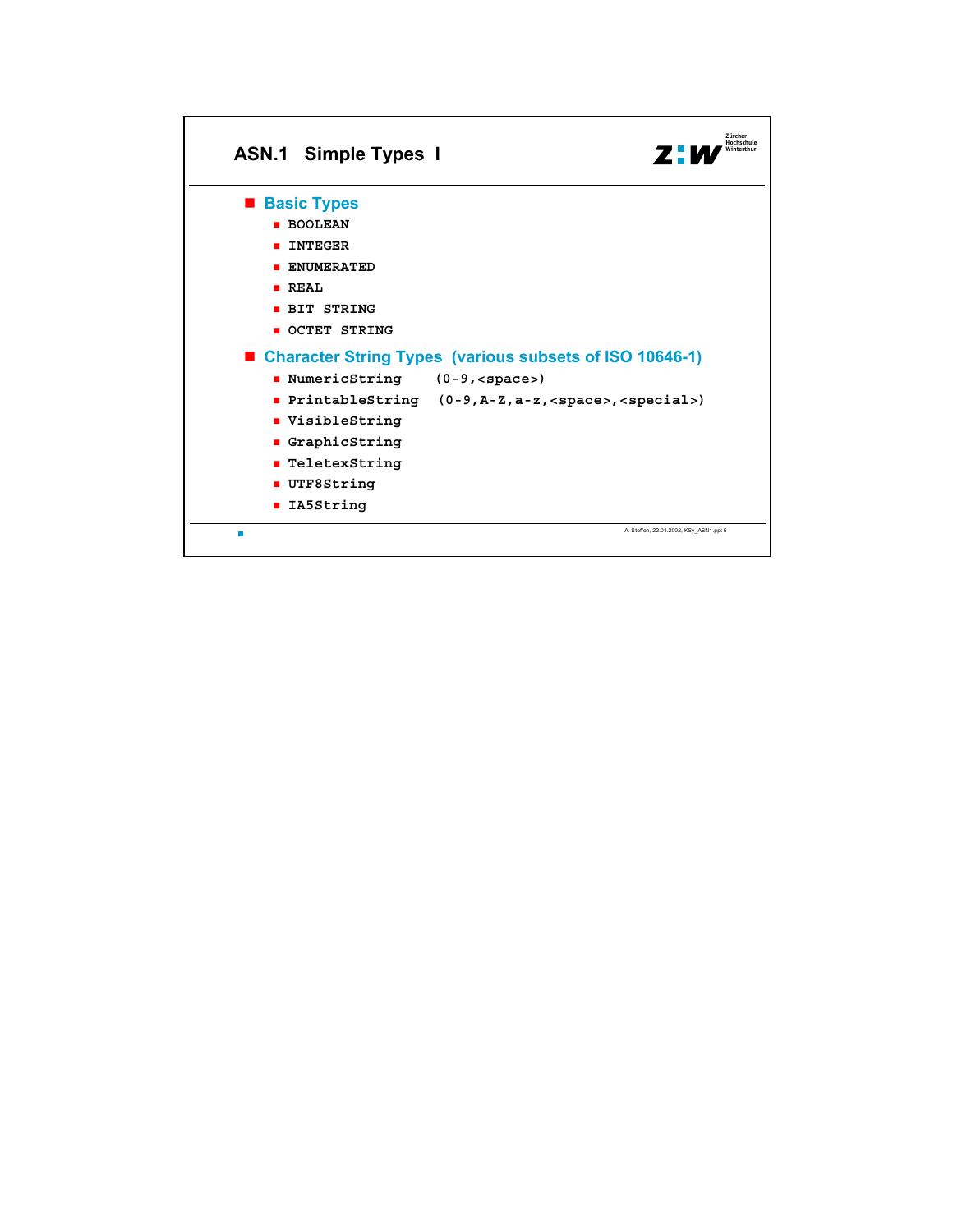

#### **NULL**

• The NULL type denotes a null value.

## **OBJECT IDENTIFIER**

• The OBJECT IDENTIFIER type denotes an object identifier, a sequence of integer components that identifies an object such as an algorithm, an attribute type, or perhaps a registration authority that defines other object identifiers. An OBJECT IDENTIFIER value can have any number of components, and components can generally have any nonnegative value.

## **UTCTime**

- $\cdot$  yy = 50..99 : 1950-1999
- $\cdot$  yy = 00..49 : 2000-2049

## **GeneralizedTime**

• Mandatory starting with the year 2050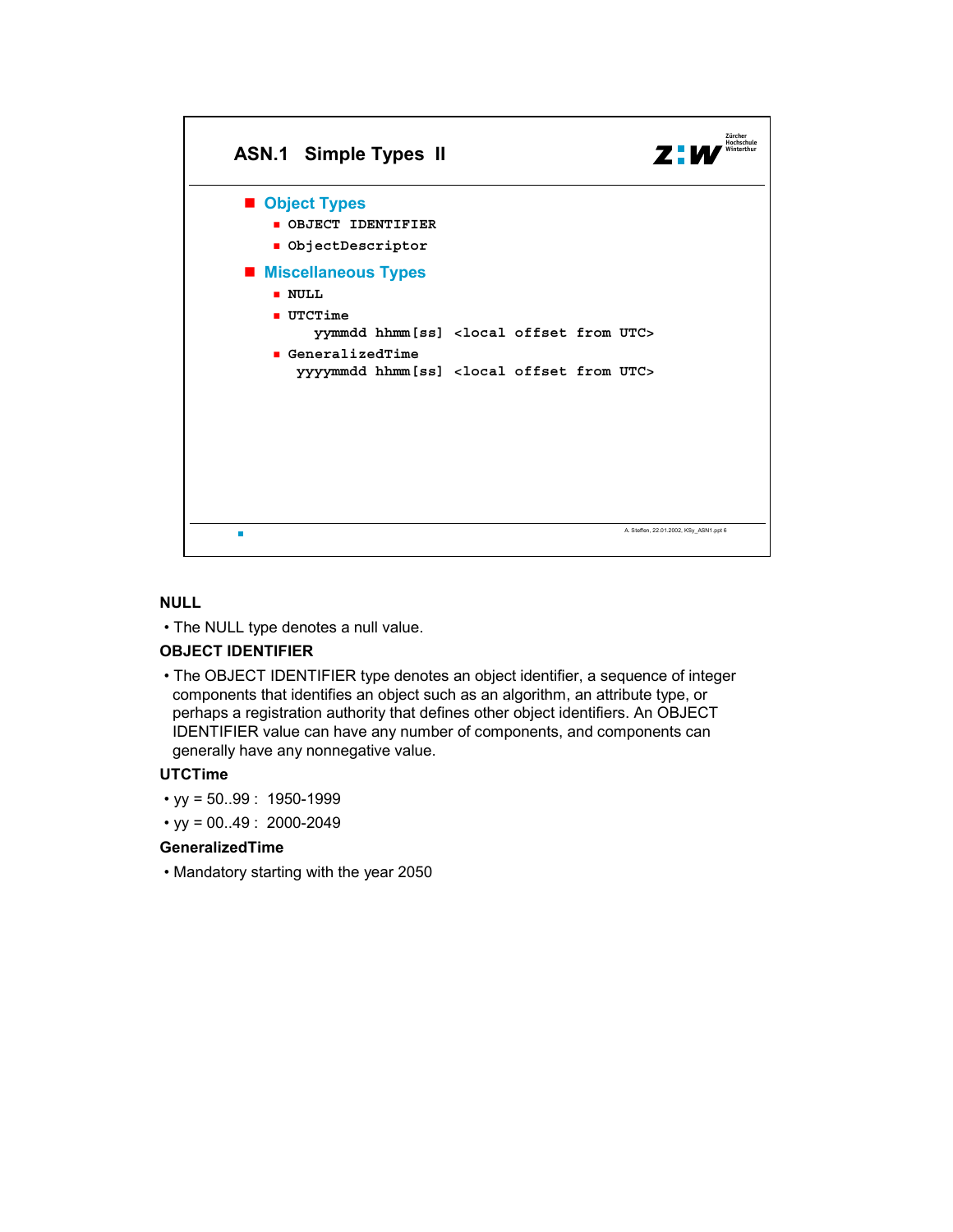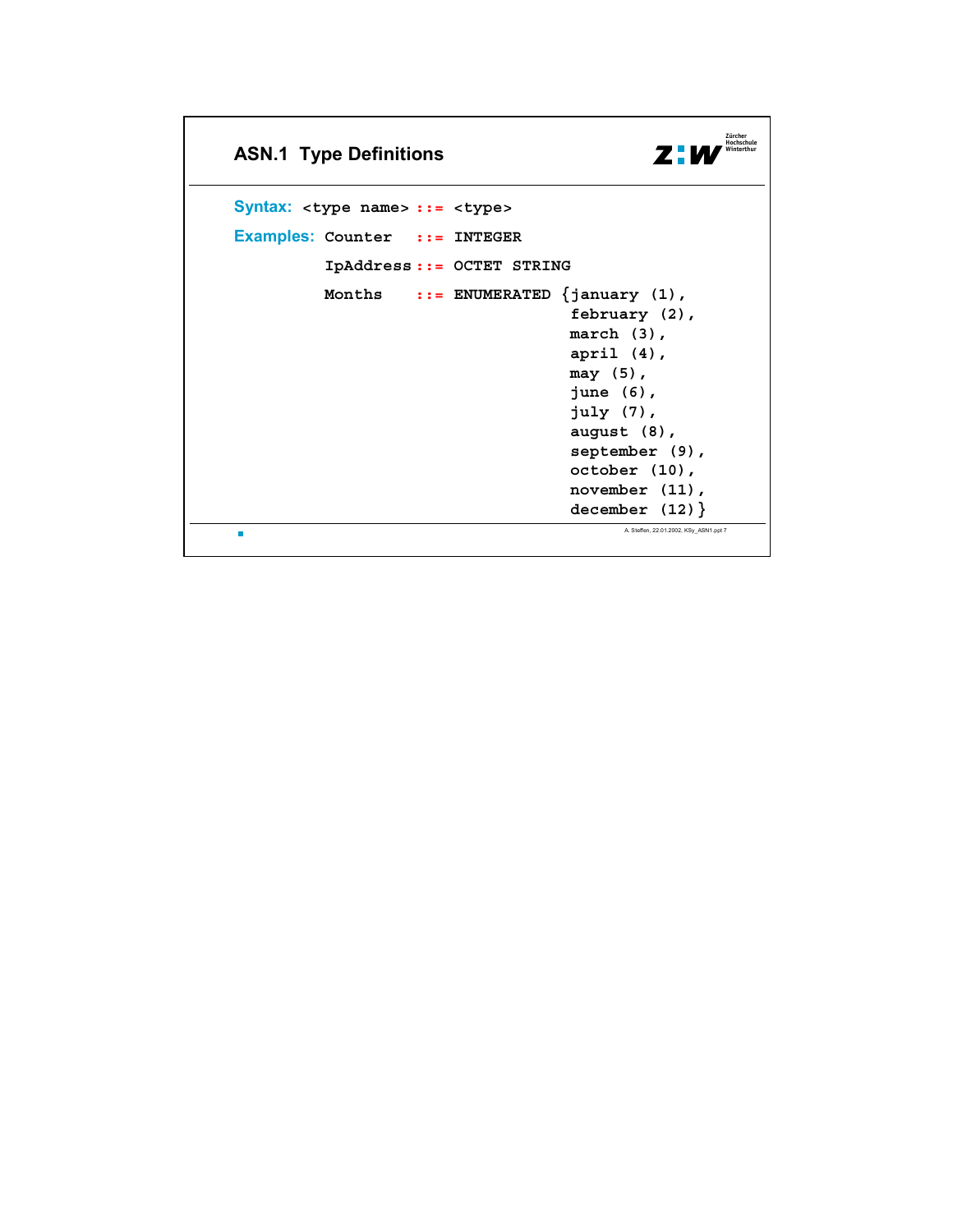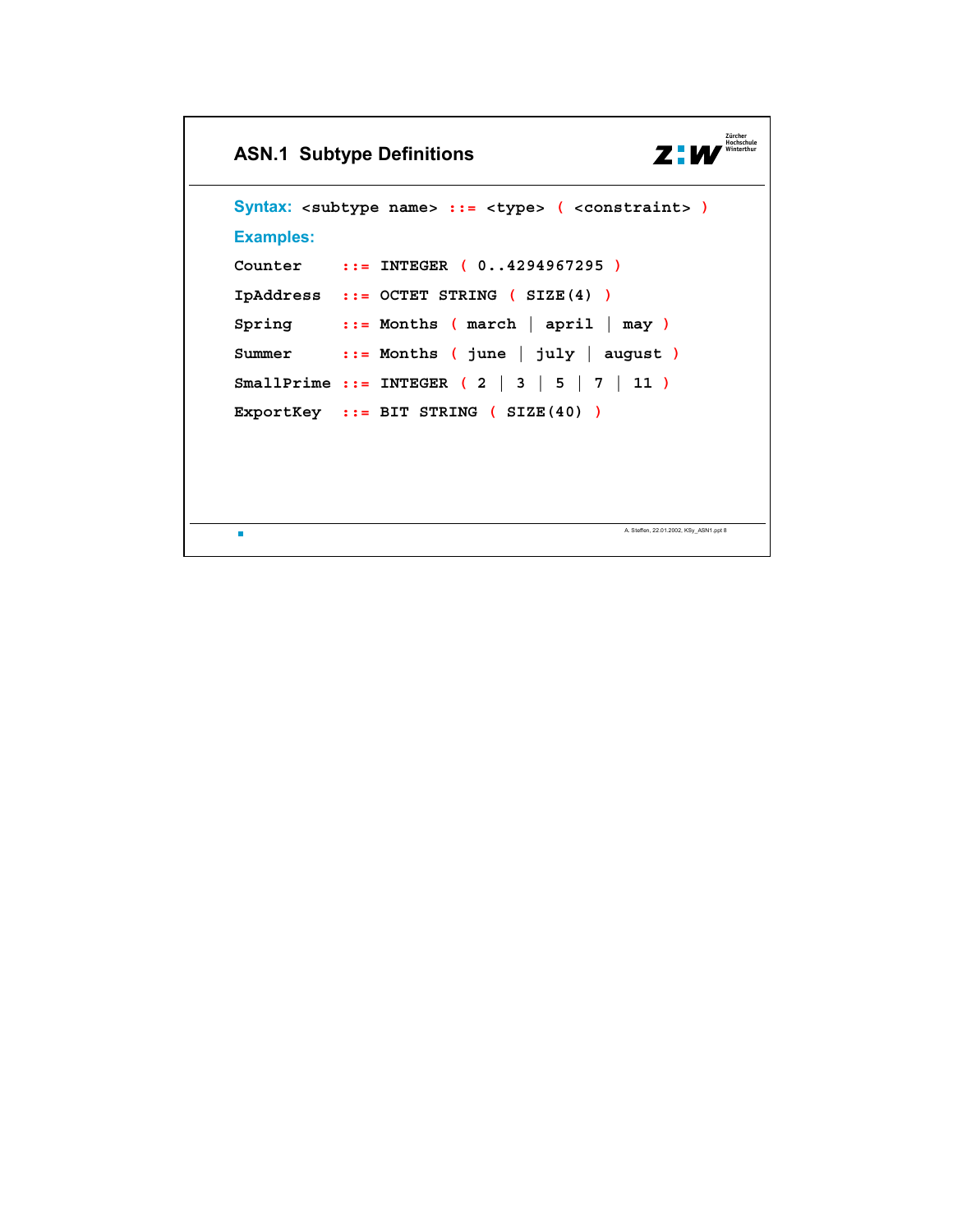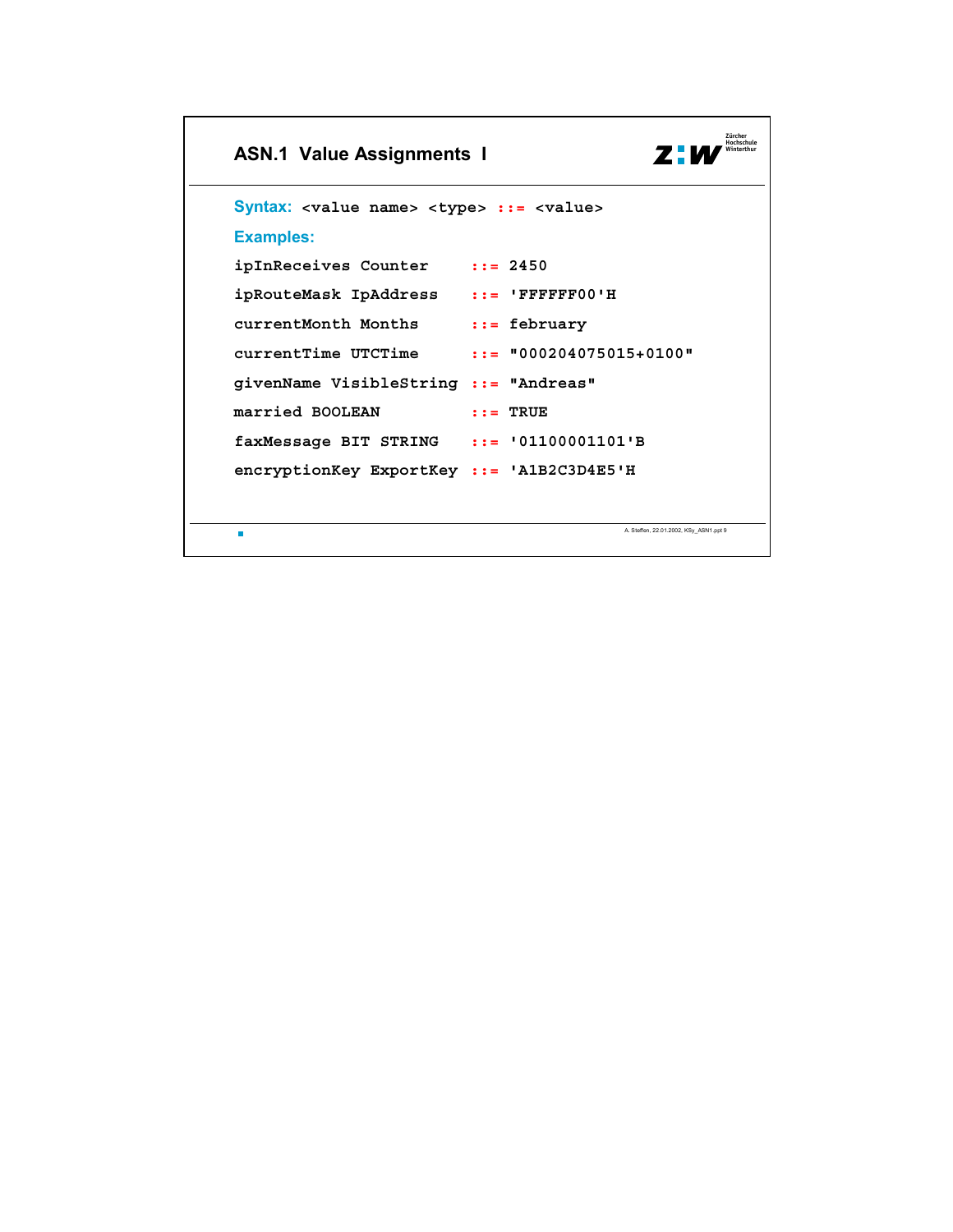

#### **Hierarchical Tree Structure**

• ASN.1 object identifiers are organized in a hierarchical tree structure to make it possible to give any object a unique global identifier.

## **SNMP Objects**

• The official SNMP objects defined by various RFCs are attached below the node

```
{ iso(1) org(3) dod( 6) internet(2) mgmt(1) }
```
• Enterprise specific SNMP objects are attached below the node

```
{ iso(1) org(3) dod( 6) internet(2) private(4) enterprise(1) }
```
#### **SNMP OIDs of some well-known enterprises**

- IBM: { enterprises 2 }
- Cisco: { enterprises 9 }
- Hewlett-Packard: { enterprises 11 }
- Sun Microsystems: { enterprises 42 }
- Microsoft: { enterprises 311 }
- Intel: { enterprises 343 }

## **Security OIDs of some well-known enterprises**

- Sun Microsystems: { iso(1) member-body(2) US(840) 113536 }
- RSA Data Security Inc: { iso(1) member-body(2) US(840) 113549 }
- Microsoft: { iso(1) member-body(2) US(840) 113556 }
- Netscape:  $\{$  joint-iso-ccitt (2) country (16) usa (840) org (1) 113730  $\}$
- Verisign: { joint-iso-ccitt (2) country (16) usa (840) org (1) 113733 }
- Intel: { joint-iso-ccitt (2) country (16) usa (840) org (1) 113741 }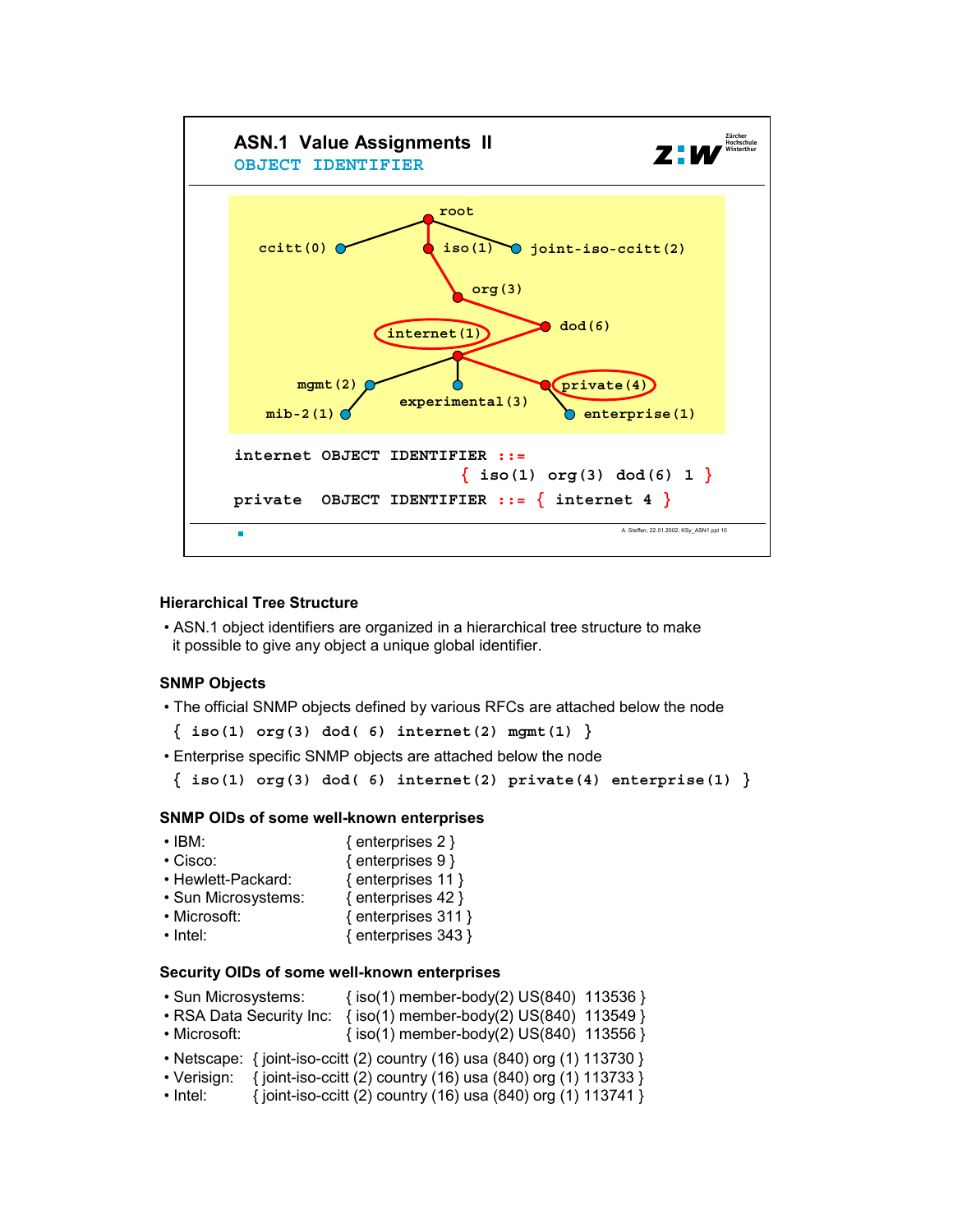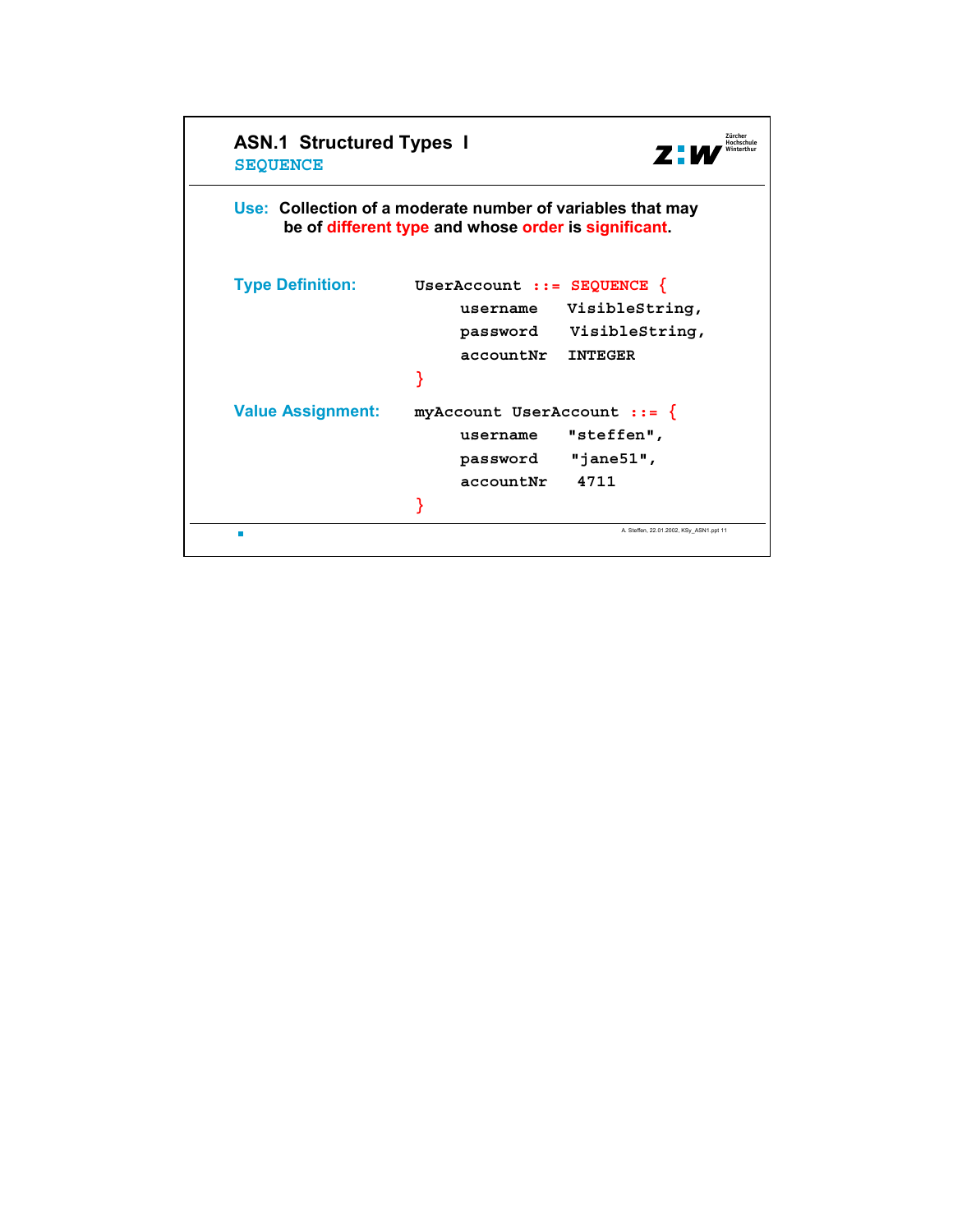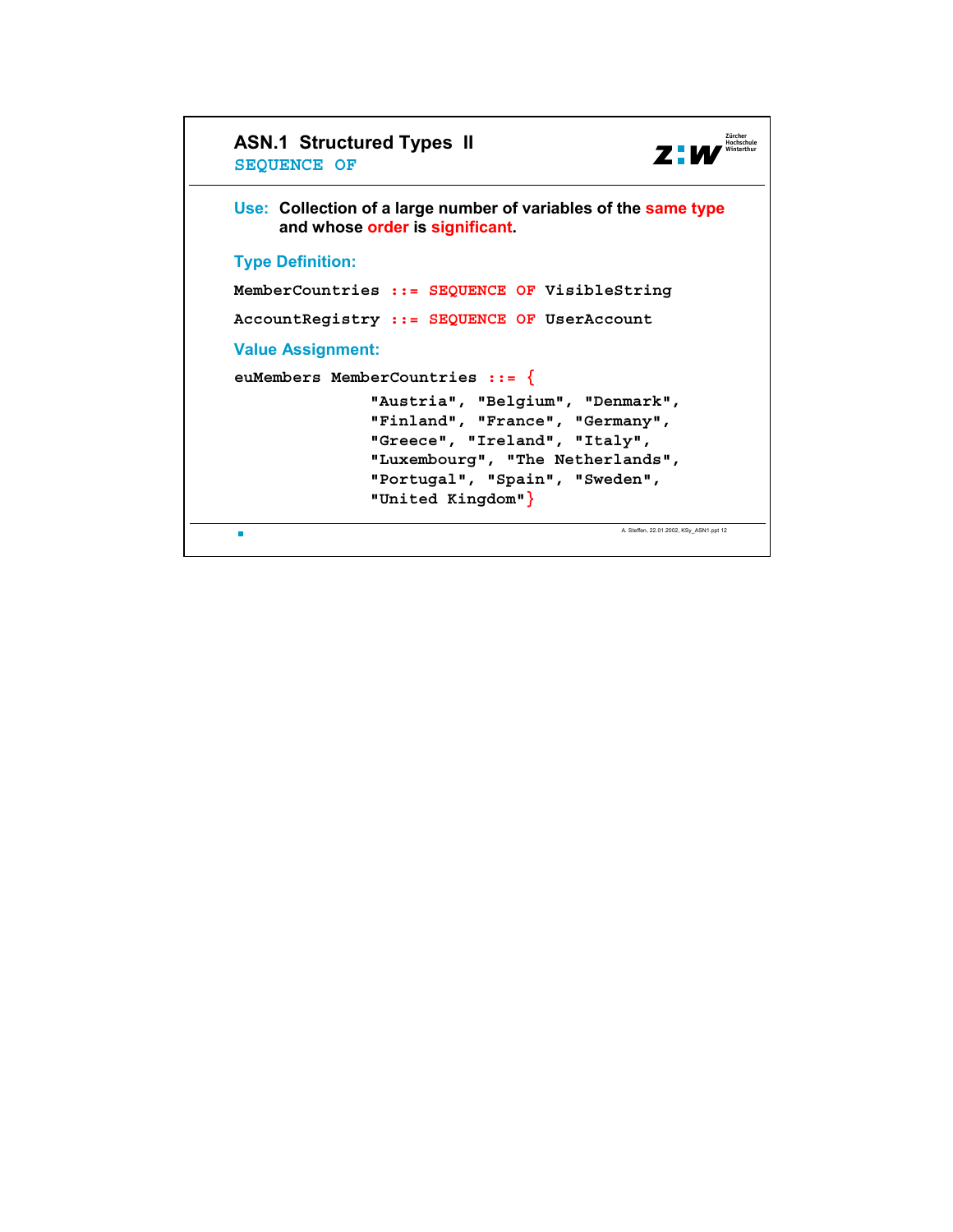

## **Context-Specific Tags**

• Since they can occur in arbitrary order, the members of a set need tags in order to uniquely identify them. Tags can either be defined explicitly by the system designer or are assigned automatically by the ASN.1 parser if the automatic tagging option is used.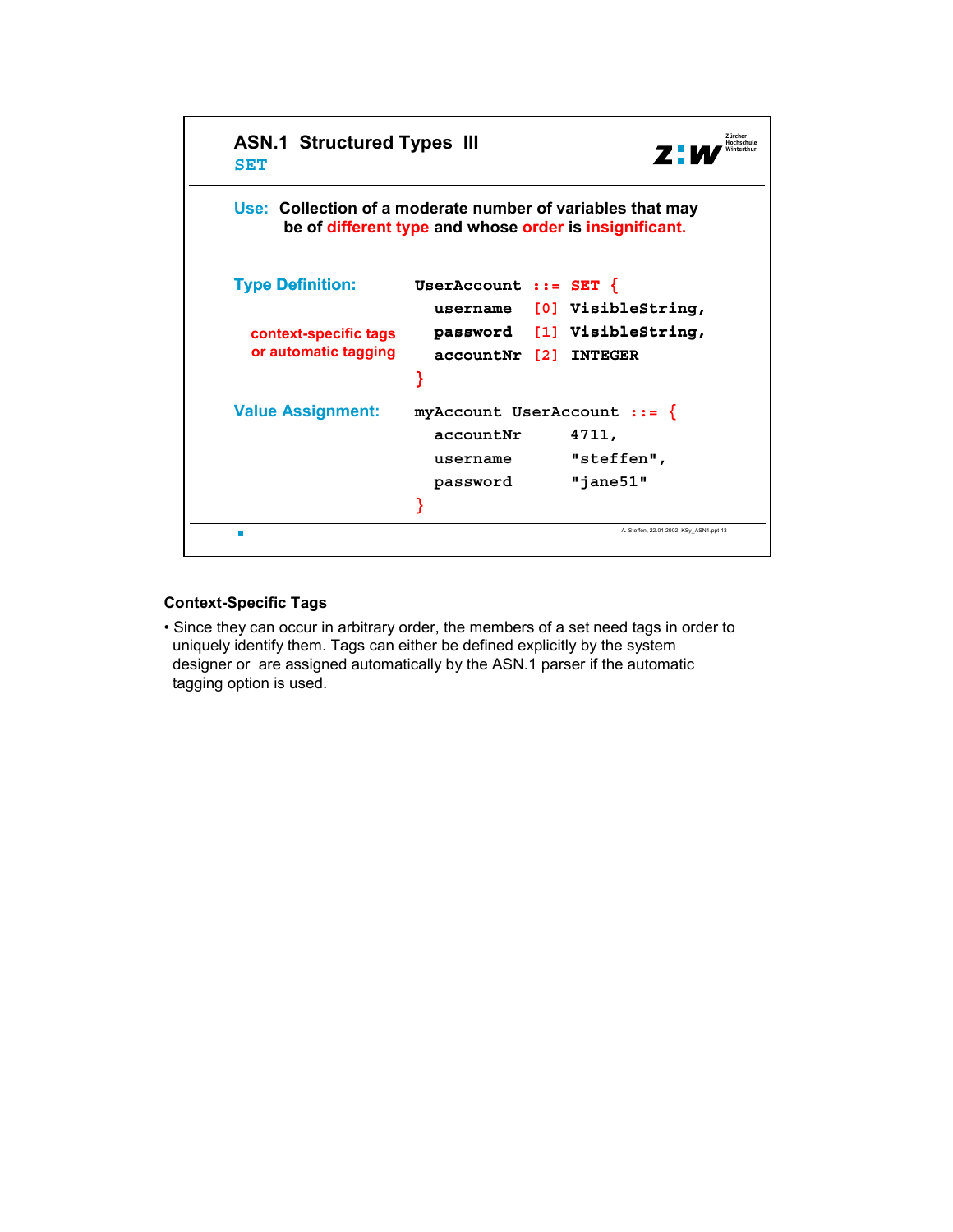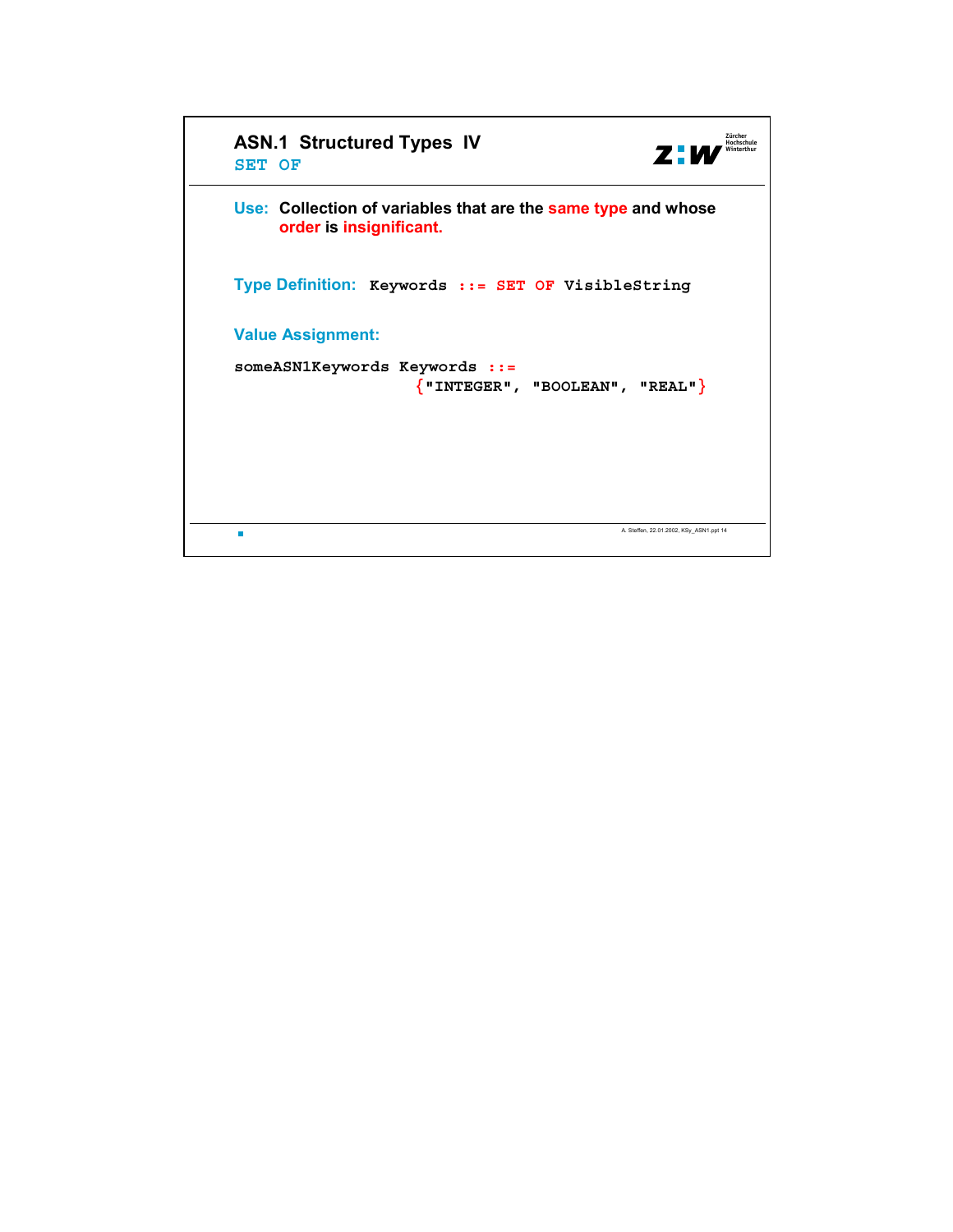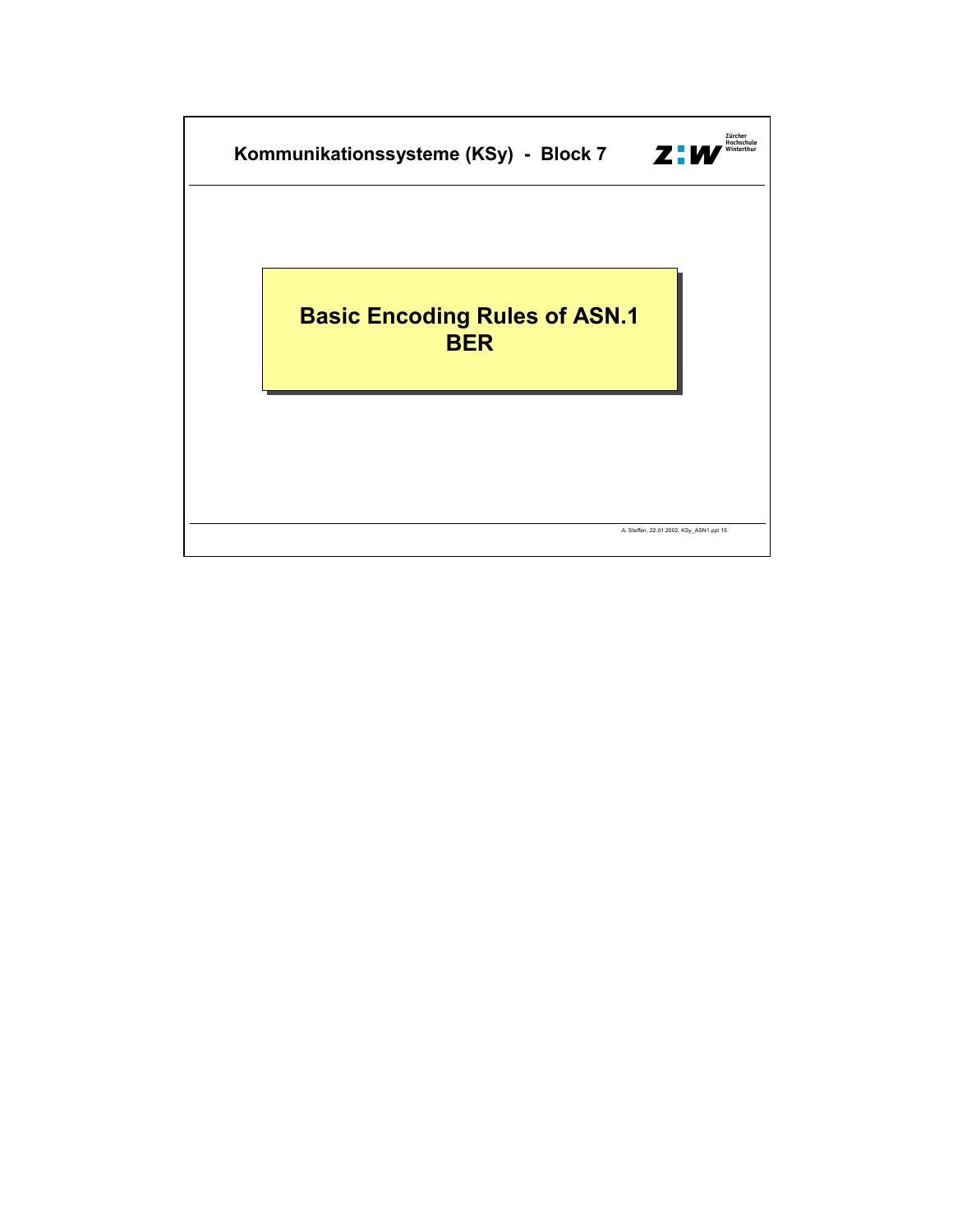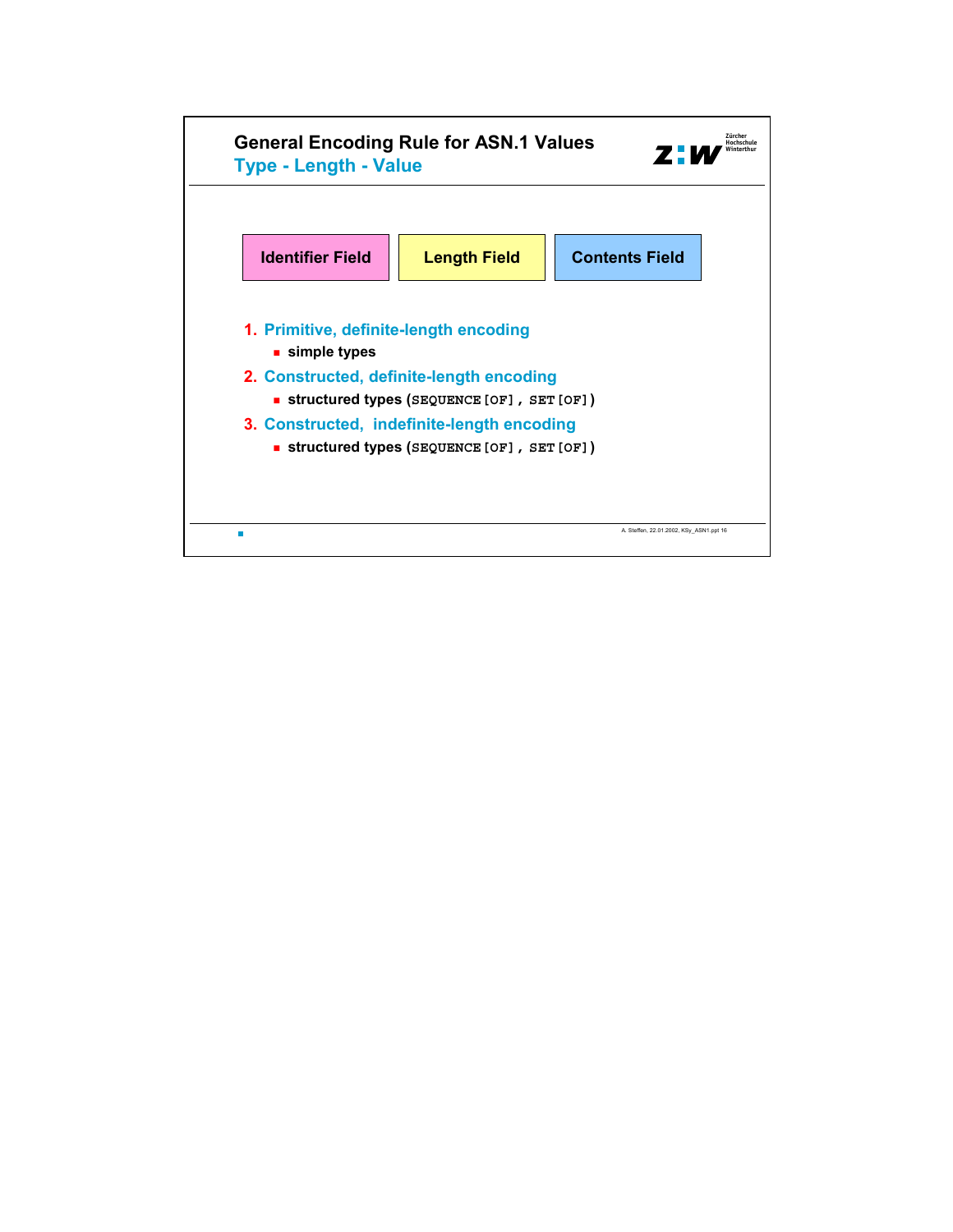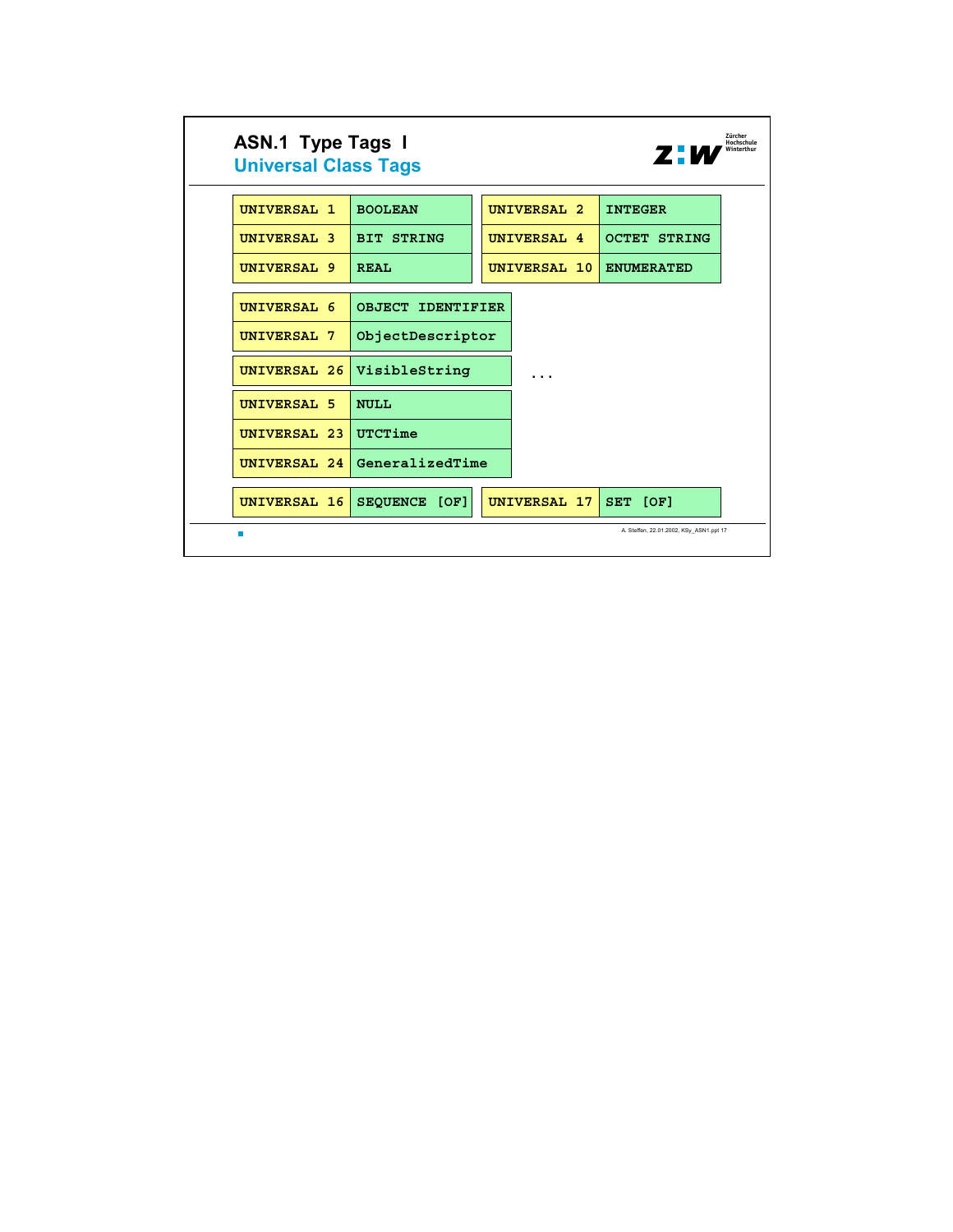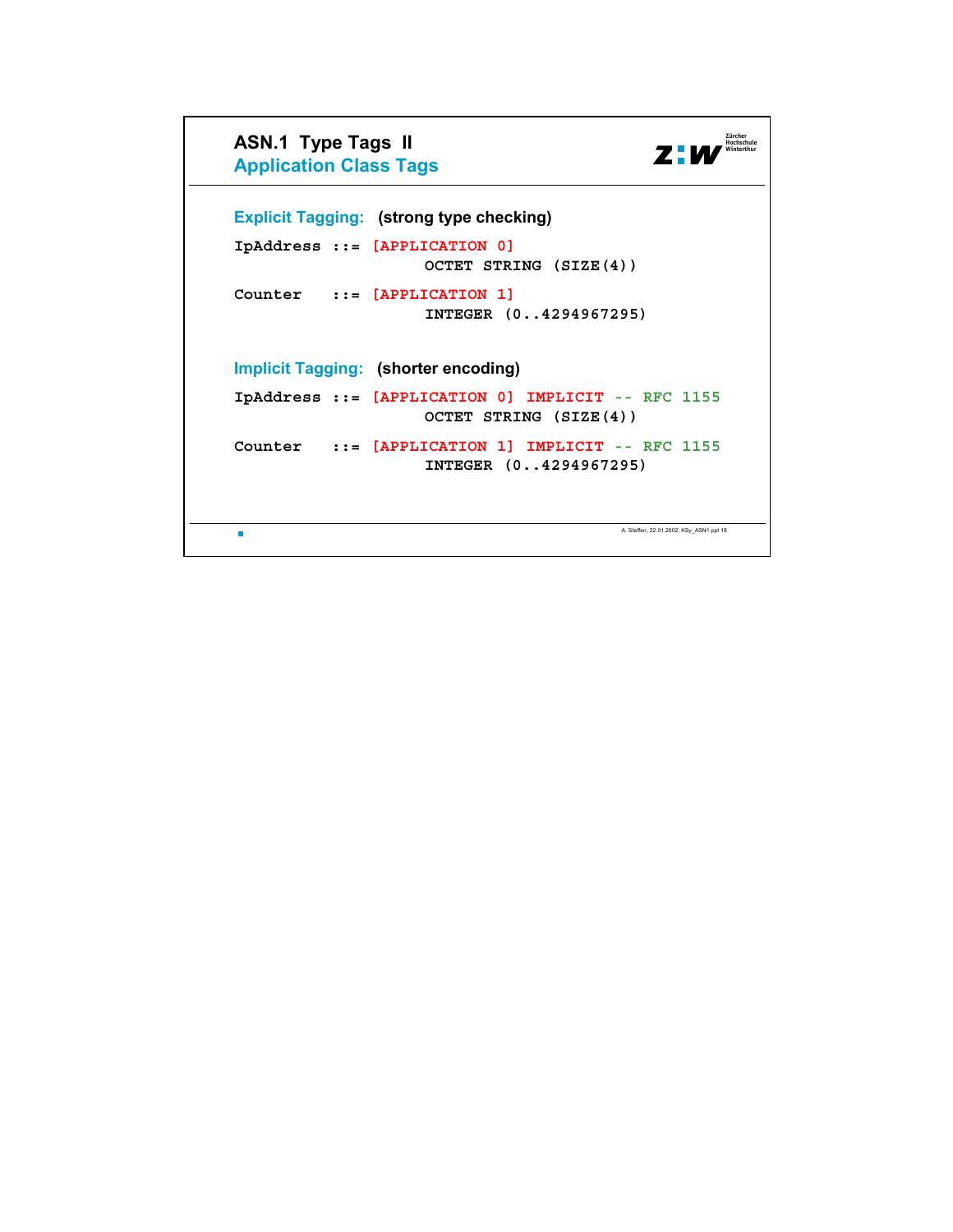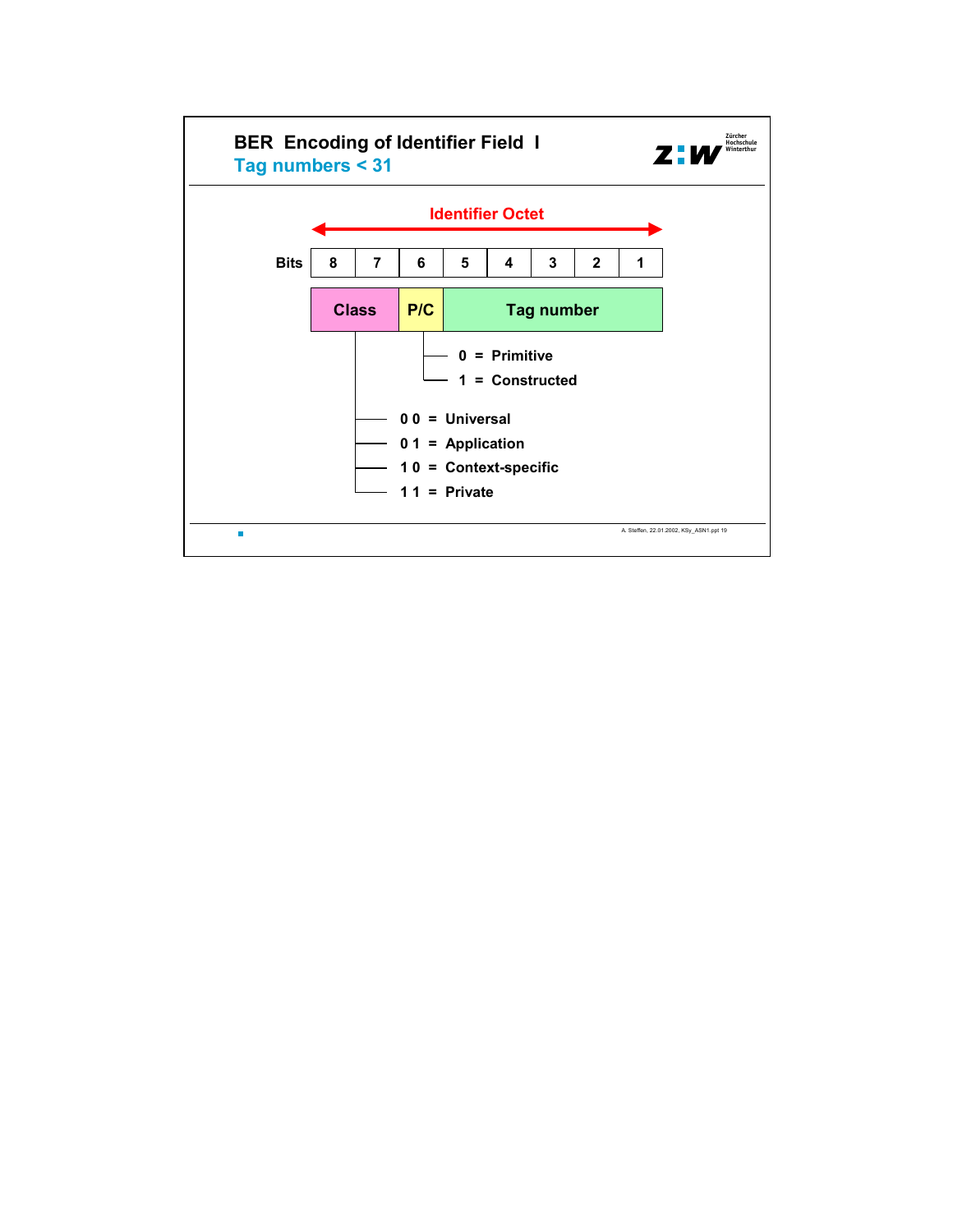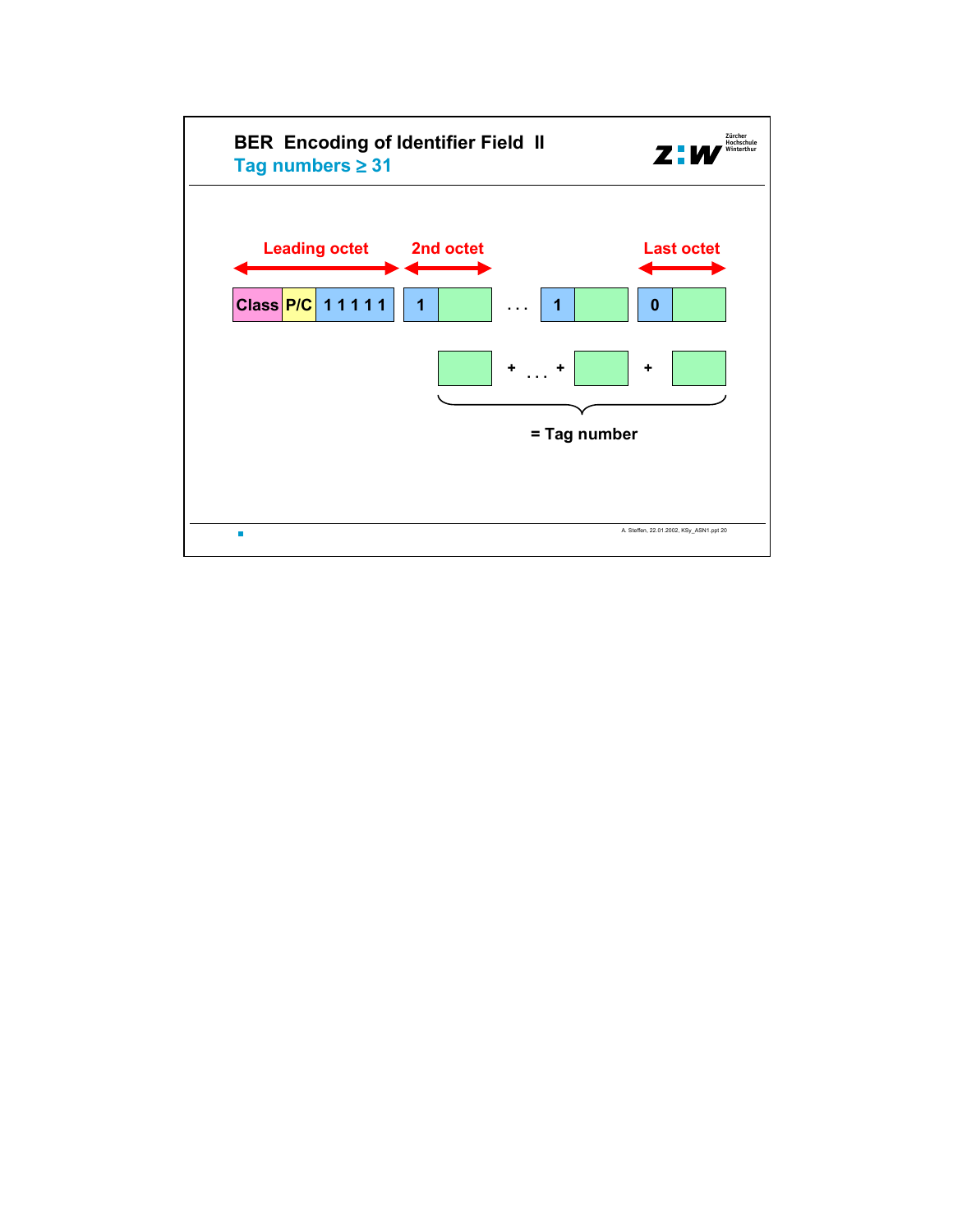

#### **Short definite form**

• Used either for **primitive** or **constructed** types with content lengths smaller than 128 octets.

#### **Long definite form**

• Used either for **primitive** or **constructed** types with content lengths usually equal or greater than 128 octets.

## **Indefinite form**

- Used for **constructed** types only.
- The end-of-contents octets (EOC) can be considered as the encoding of a value whose tag is universal class, whose form is primitive, whose tag number is zero, and whose contents are absent, i.e. it has zero length.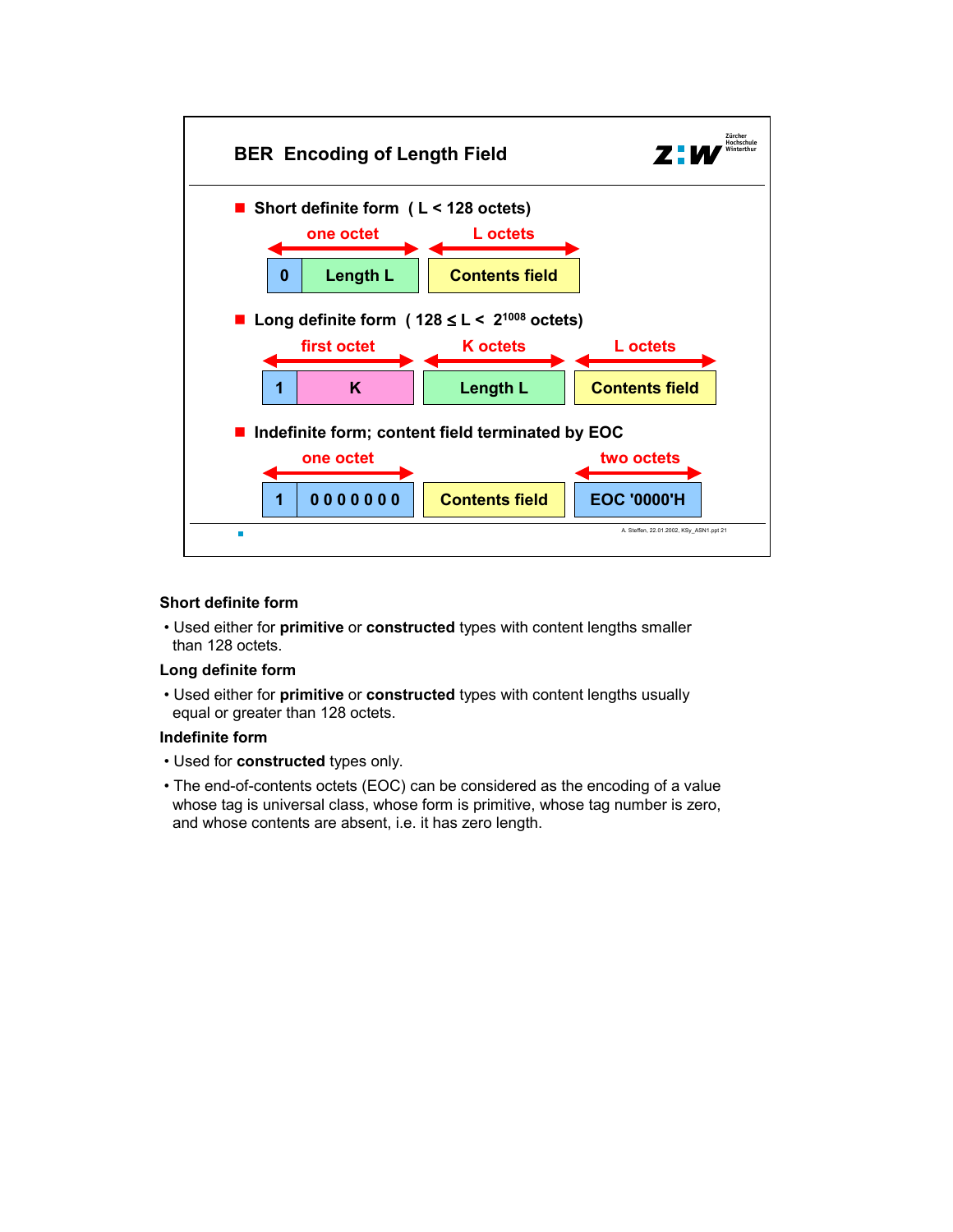

## **BER coding of two's complement integers**

|  | $\cdot$ -129: 1111 1111 0111 1111 = 02 02 FF 7F |  |  |  |  |
|--|-------------------------------------------------|--|--|--|--|
|  | $\cdot$ -128: 1111 1111 1000 0000 = 02 01 80    |  |  |  |  |
|  | $\cdot$ -127: 1111 1111 1000 0001 = 02 01 81    |  |  |  |  |
|  | $\cdot$ -1: 1111 1111 1111 1111 = 02 01 FF      |  |  |  |  |
|  | $\bullet$ 0: 0000 0000 0000 0000 = 02 00        |  |  |  |  |
|  | $\bullet$ 1: 0000 0000 0000 0001 = 02 01 01     |  |  |  |  |
|  | $\cdot$ 127: 0000 0000 0111 1111 = 02 01 7F     |  |  |  |  |
|  | $\cdot$ 128: 0000 0000 1000 0000 = 02 02 00 80  |  |  |  |  |
|  | $\cdot$ 129: 0000 0000 1000 0001 = 02 02 00 81  |  |  |  |  |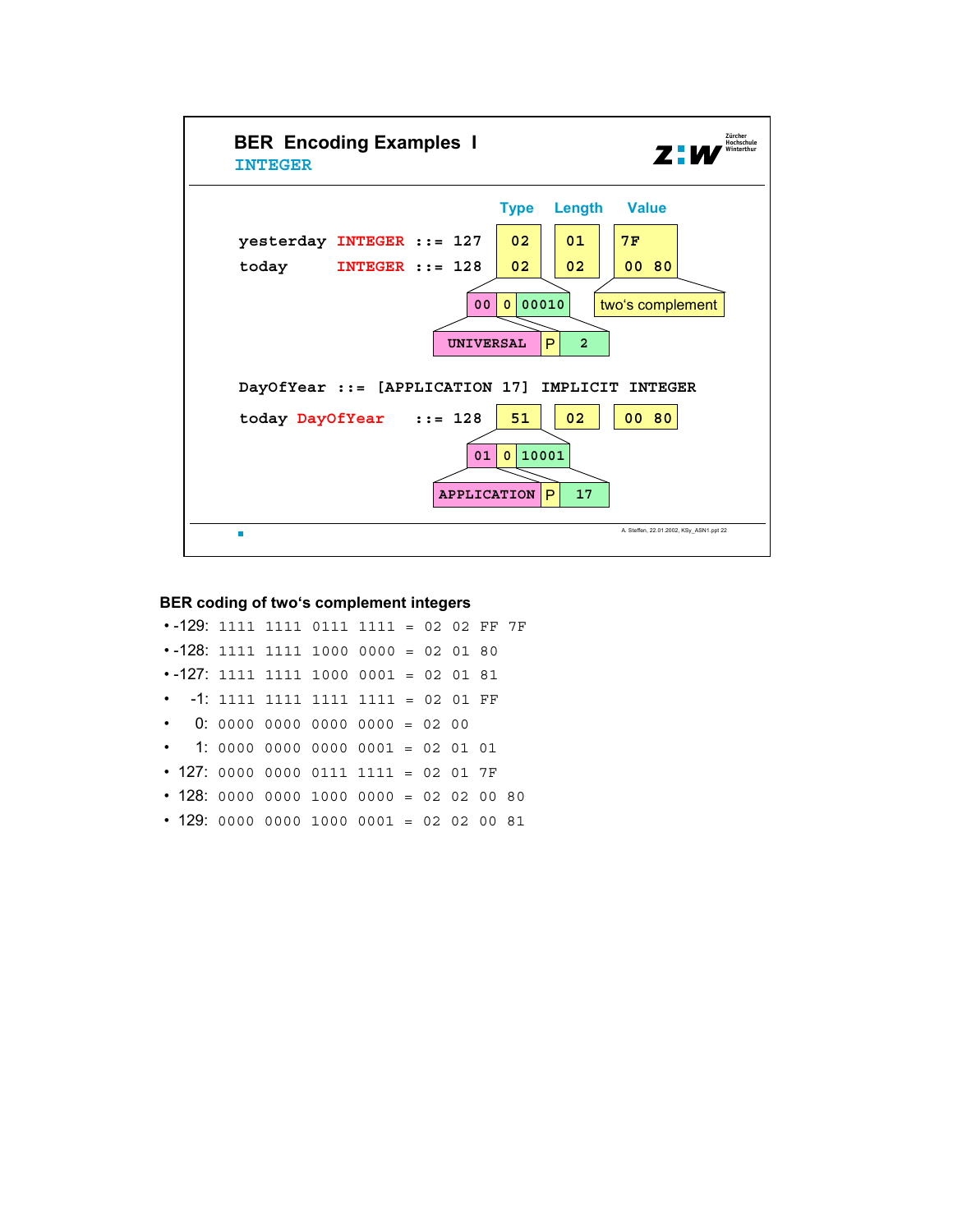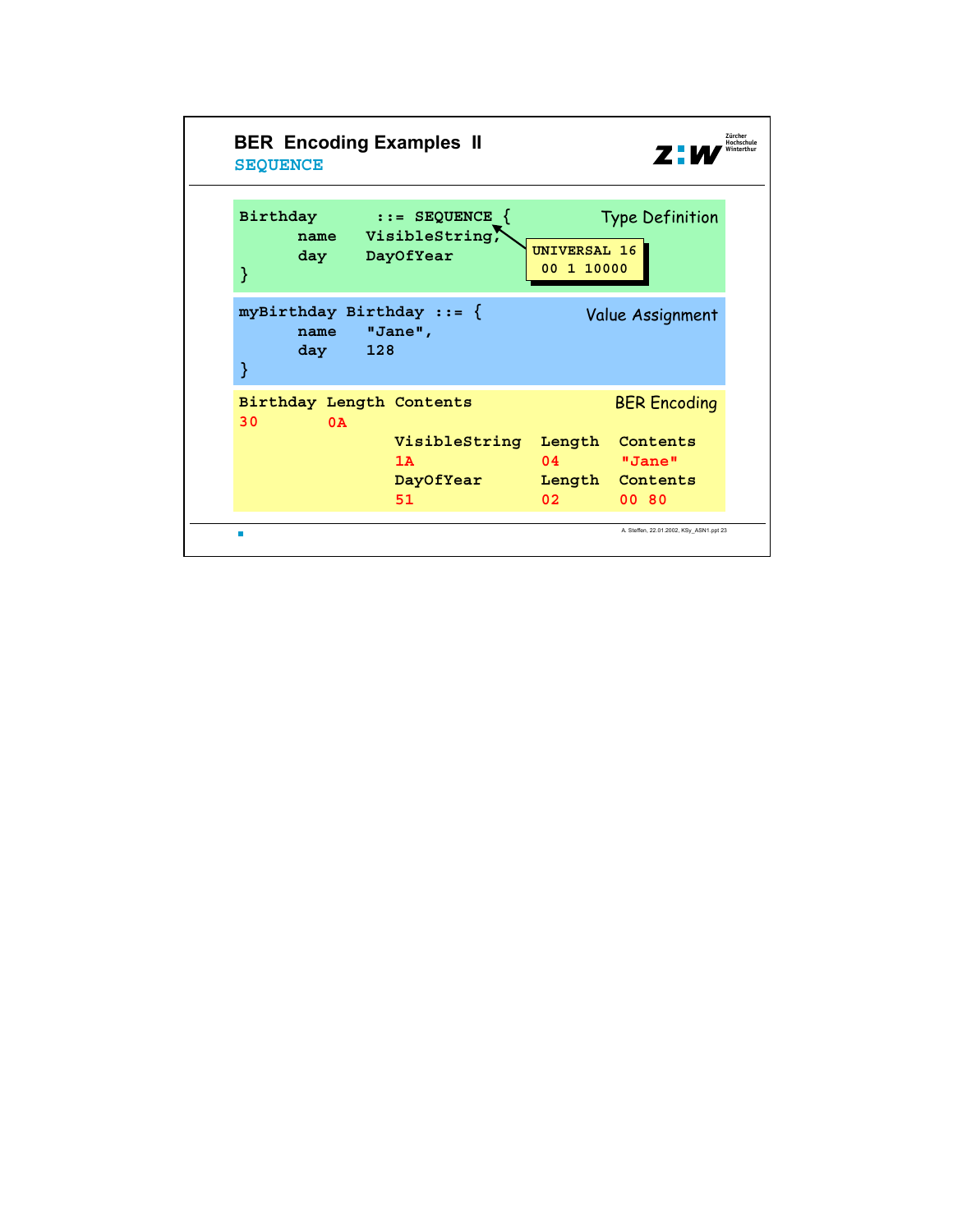

# **Coding of OID Root**

| $\cdot$ ccitt(0):     | $Z =$                | Y { 039} |
|-----------------------|----------------------|----------|
| • $iso(1)$ :          | $Z = 40 + Y$ {4079}  |          |
| • joint-isi-ccitt(2): | $Z = 80 + Y$ {80119} |          |

## **Coding of OID node numbers**

- Similar coding as tag numbers in identifier field
- Range {0..127}: **0**xxx xxxx
- Range {128..16383}: **1**xxx xxxx **0**xxx xxxx
- Range {16384..2097151}: **1**xxx xxxx **1**xxx xxxx **0**xxx xxxx